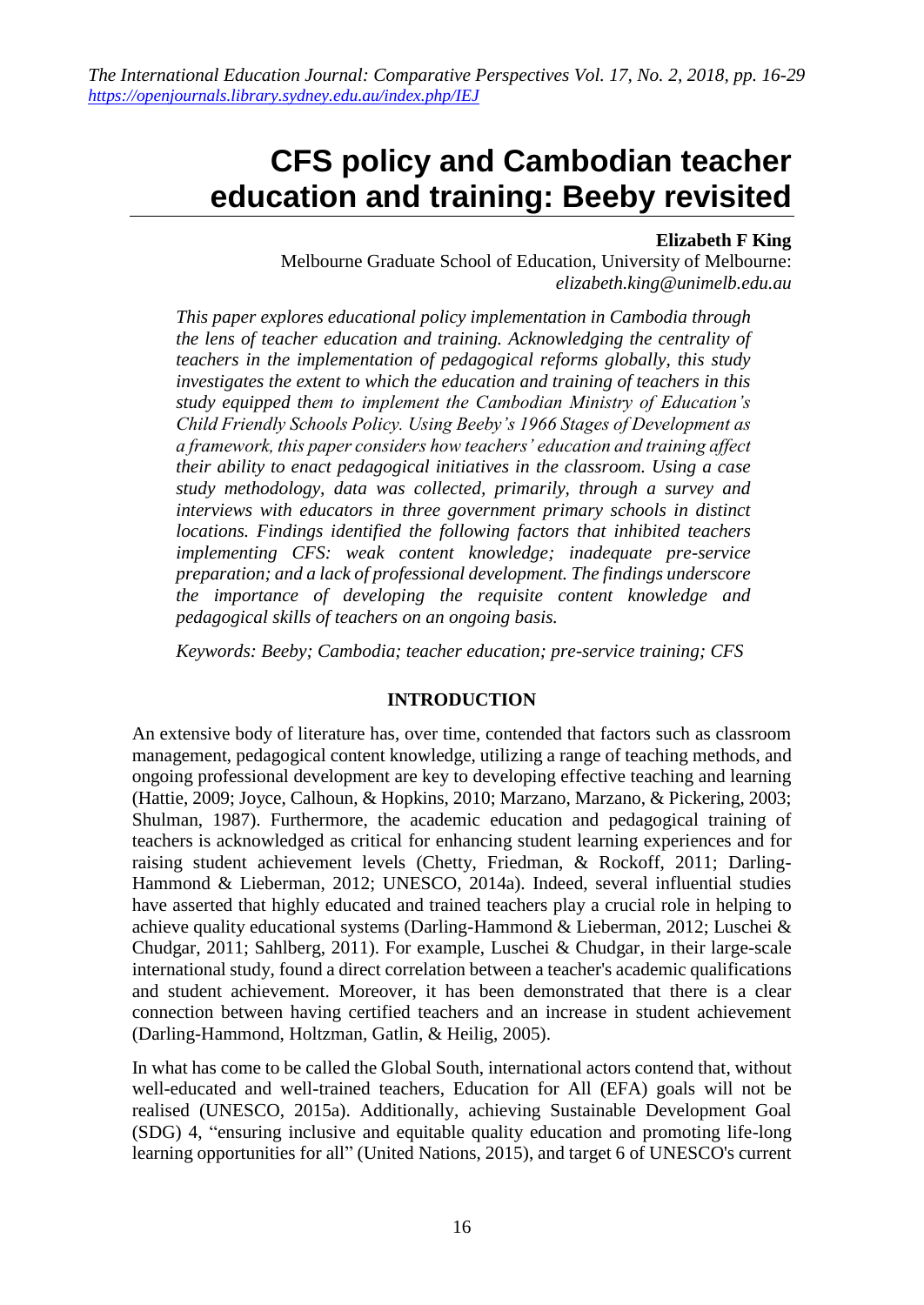strategy (UNESCO, 2014b) rely on well-educated and well-trained teachers. Indeed, the *Incheon Declaration*, as part of the 2030 international education agenda, seeks to make a grade 12 certificate or its equivalent the minimum entry requirement to the profession (United Nations, 2015).

This paper uses the lens of teacher education and training to explore educational policy implementation in Cambodia. It investigates the extent to which the education and training of teachers equipped them to implement the Cambodian Ministry of Education, Youth and Sport's (MoEYS) Child Friendly Schools (CFS) Policy. Beginning with an outline of the scholar and education minister, Clarence Edward Beeby's, "The quality of education in developing countries" (1966), which provides a framework for this study, this paper will then provide a brief outline of the educational situation in Cambodia with particular reference to the MoEYS' CFS policy and the pedagogical approach underpinning this initiative. It will then analyse data drawn from educators in three schools. In conclusion, it offers insights for those seeking to implement pedagogical reforms.

## **BEEBY'S "THE QUALITY OF EDUCATION IN DEVELOPING COUNTRIES"**

Clarence Edward Beeby (1902-1998) was an educationalist, lecturer, government minister of education, ambassador, and advisor. Influenced by the work of progressive educationalists, like John Dewey, and the ideas of learner-centred education, he firmly believed that primary education should be open to experiment and change and that all young people had the right to continue their education beyond the compulsory years.

Drawing upon his vast experience in his home country of New Zealand and in the countries of the Pacific, particularly Western Samoa and South and Southeast Asia, Beeby's 1966 book, "The Quality of education in developing countries," developed an alternative model to improve the quality of primary education in the developing world, focusing on qualitative educational improvements in contrast to the prevailing human capital approaches (Schultz, 1961). Examining what occurred in the classroom and focusing on teaching and teachers, he argued that it was the quality of a country's teachers that was the key to improving the quality of education in any setting. He developed a hypothesis of stages of development that a primary school system must pass through if it is to develop a quality education system, contending that while these stages "may be shortened" they "cannot be skipped" (1966, p. 51). He proposed four stages of development that a primary education system passes through:

Stage I: Dame School Stage. Characterized by: teachers who have little schooling themselves and are untrained; narrow subject content covering the 3Rs; reliance on rote learning; there may or may not be a syllabus, if there is, it will be very tentative. He later wrote that such schools may only exist in isolated areas (Beeby, 1980).

Stage II: Stage of Formalism. Characterized by: teachers who have little schooling themselves but are trained; teaching by rules; a rigid syllabus; set textbooks; with a "tight external examinations and a rigorous system of inspection of the work of both pupils and teachers" (1966, p. 62).

Stage III: Stage of Transition. Characterized by: teachers who are better educated, definitely to secondary school level and are trained; set textbooks; maybe a library; still a reliance on rote memorization of facts; external controls in the forms of inspections and examinations although less restrictive than at stage II; the syllabus is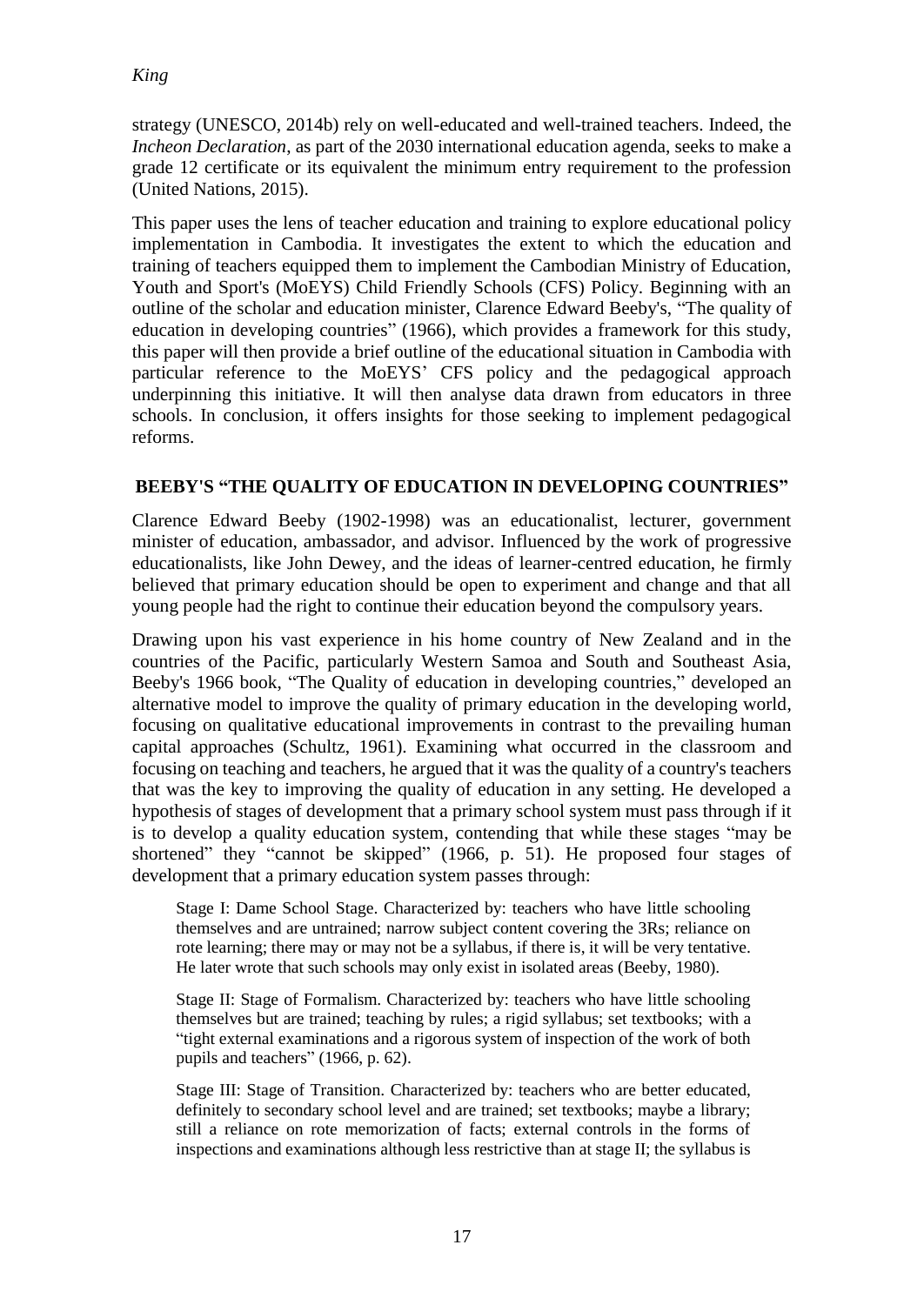"more permissive and the adventurous teachers make forays beyond its bounds; the rest do not" (1966, p. 64).

Stage IV: Stage of Meaning. Characterized by: teachers who are both well-educated and well-trained; students are encouraged to think for themselves; meaning and understanding become predominant with rote learning taking a subsidiary role; external examinations may still be present but do not have the prominent characteristic of early stages; likewise, inspection is characterized by "professional cooperation" (1966, p. 68); and the gap between home and school is reduced.

The central contention in Beeby's 1966 work was that the stage of a country's development must be considered when introducing educational innovations developed in very different educational settings. He argued,

[T]here are two strictly professional factors that determine the ability (as distinct from the willingness) of an educational system to move from one stage to a higher one. They are: (a) the level of general education of the teachers in the system, and (b) the amount and kind of training they have received. (1966, p. 58)

He centred his argument on the role of teachers, maintaining that, as change agents, they play a vital role in the successful introduction of educational innovations. In a later work, he continued to assert that it was the lack of a qualified teaching force that hinders educational change (Beeby, 1980). Therefore, when considering introducing an educational innovation, the key question to be addressed is "not whether these techniques are effective, but under what conditions they are effective, with what types of teacher, and for what purposes" (Beeby, 1966, p. 93). In other words, while the innovation may have been proven to work in one setting, that does not, necessarily, mean it will have similar results when transferred into a different situation. This issue is highlighted in many different educational contexts in the international education policy transfer literature (Ball, 1998; Crossley, 2010; Steiner-Khamsi & Waldow, 2012). The critical consideration, therefore, that must not be overlooked when introducing an innovation is the education and training gap between those teachers in the country where the innovation is being introduced compared to those teachers in the country where the innovation originated.

Beeby's work has been criticized because it disregards the appropriateness of transferring practices developed in the West to countries with very different cultural, historical, political and economic systems. Beeby has also been criticized for positioning Western forms of "progressive" teaching and learning as more desirable than those found in other cultures, and for the theoretical underpinnings and methodology used in his Stages approach (Guthrie, 1980, 2011). Mindful of these criticisms, the core of Beeby's contention that teachers' level of education and pedagogical training are key factors in determining whether and how educational innovations are enacted in the classroom (Beeby, 1966, p. 58) are pertinent; these factors are often not accorded sufficient prominence when considerations are made concerning the introduction of an educational policy and/or pedagogical innovation. Therefore, using Beeby's Stages as a framework to explore educational policy implementation provides an alternate lens through which to examine the extent to which the level of education and training of teachers in this case study affected their ability to implement the MoEYS' CFS policy.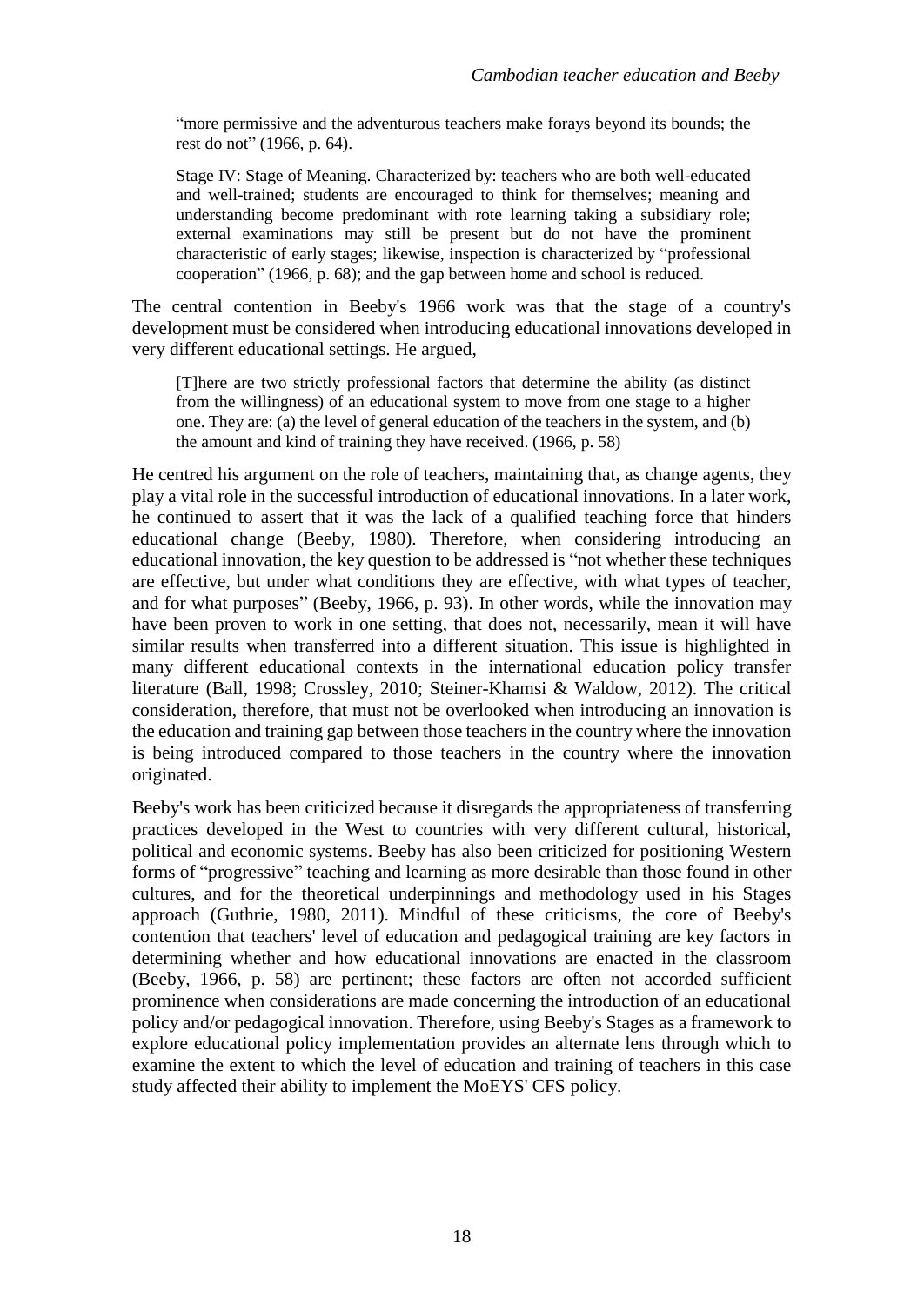## **CAMBODIA AND CHILD FRIENDLY SCHOOLS**

The Cambodian education system was devastated and its teaching population decimated as a result of the civil war and Khmer Rouge (KR) regime of the 1970s. International isolation in the 1980s then further hindered Cambodia's re-development. Since the 1990s, substantial developments have taken place aimed at quality improvements to the country's education system; however, considerable hurdles remain for the Ministry to reach its goal of achieving high quality in all sectors by 2030 (MoEYS, 2014).

A focal point for enhancing its education system since 2001 has been UNICEF's CFS initiative. Promoted in many countries in the Global South, this programme draws on a rights-based approach that focuses on the holistic development of the child (UNICEF, 2009), encapsulated in its framework's five dimensions: inclusive access to education; academically effective teaching and learning; health, safety and protection of children; gender sensitivity and responsiveness; and developing school-community engagement. In Cambodia, after an extended pilot phase the MoEYS developed its CFS policy (2007a). Updated in 2011, CFS has become the MoEYS' signature means to enhance the quality of its education system and meet its EFA commitments. The CFS pedagogical approach, embedded within the latest curriculum, is seen as the means to transform teaching and learning in the nation's classrooms.

The preferred pedagogical approach that UNICEF has adopted in CFS and incorporated into national CFS policies is variously known as child-centred, student-centred, or learner-centred education. With its roots in constructivism, and drawing upon the work of educationalists such as Dewey (1996), Piaget (1952) and Vygotsky (1978), emphasis is placed on how the learner constructs knowledge. It views "learning as an interpretive, recursive, nonlinear building process" (Fosnot, 2005, p. 34) undertaken through contextually meaningful experiences. Importantly, while constructivism is not a theory of instruction, it does have implications for the form teaching should take and with it the role of the teacher.

In the literature on constructivism as well as in UNICEF's CFS documentation, teachers are viewed as facilitators of learning. Teachers who use a constructivist child-centred pedagogy are characterized as being able to: use a range of teaching and learning methodologies; develop safe and flexible learning environments; organize, plan for, and teach well-structured lessons using a range of activities conducive to open-ended enquiry that promote independent thinking; foster cooperation and collaboration that enable students to question, develop ideas, experiment, discuss and reflect, whether on their own, in groups or as part of the whole class; and effectively use formative and summative assessments to provide feedback to students and parents (Fosnot, 2005; Hayes, 2013; Schwarts & Pollishuke, 1991; UNICEF, 2009). In this interpretation, teachers play a central role in developing critical and reflective thinkers and problem-solvers. As such, teachers require in-depth content knowledge and wide-ranging pedagogical skills to develop engaging and challenging learning activities best suited to the learning needs of all their students. As Schweisfurth (2013, p. 172) contends, introducing child-centred pedagogies, "relies heavily on teachers' capacities and agency".

In the Cambodian CFS policy, a major objective is to develop teachers who "promote active, creative and child-centred approaches" in their teaching and encourage "cooperative learning" and "divergent thinking" in their students (MoEYS, 2007a, pp. 5, 8). In the accompanying "Effective Teaching and Learning" (ETL) (MoEYS, 2007b)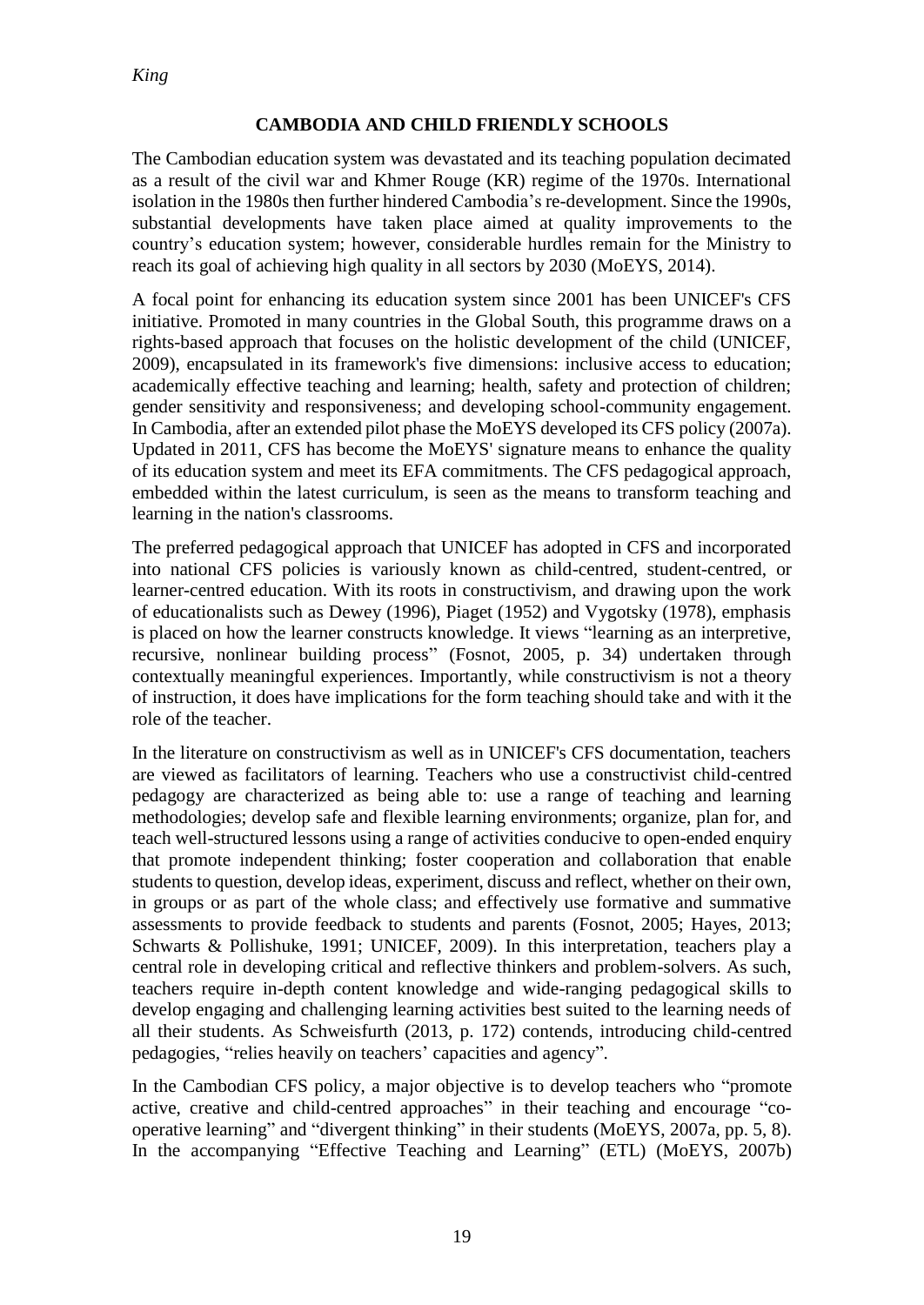package, a manual providing guidelines to educators, great emphasis is placed on childcentred pedagogies. For example, teachers are encouraged to include activities that foster participatory and collaborative learning in their lessons. They are to develop learning environments that promote creativity and develop critical thinking and problem-solving skills in their students, through learning games, group work, and self-directed learning. Furthermore, teachers are to make their classrooms "attractive and stimulating" (MoEYS, 2007b, p. 15) places where students "can learn in different ways (whole class, individually, pairs, small groups)" (MoEYS, 2007b, p. 2). In other words, teachers are to provide a child-centred, flexible learning environment conducive to a range of teaching and learning activities.

My contention in this paper is that the introduction of CFS, with its emphasis on teachers incorporating a child-centred pedagogy into their classroom practice, appears to place greater demands on them. In particular, it requires that they have both in-depth content knowledge and comprehensive pedagogical skills, which has implications affecting the education and training of teachers.

## **METHODOLOGY**

This small-scale case study was focused on three Cambodian government primary schools situated in different locations reflective of the places where schools are found–– urban, rural and remote. Each school offered the full primary grades (1 to 6) and had a large staff from which to gain sufficient data. Data is based primarily on semi-structured interviews with guided questions with the principals and all grade five and six teachers in the schools. Although many of the teachers interviewed had taught for, on average, 15 years, there were some who were relatively new to the profession and others who were nearing retirement. The numbers of male and female teachers interviewed was dependent upon those who taught grades five and six at each school. I interviewed more females than males reflecting the larger numbers of females teaching at the primary level. Data was also collected through an anonymous questionnaire-survey that was given to all teachers in each school. Out of a total of 106 teachers across the sites, 104 completed the questionnaire. This information provided base-line data on staff.

Teachers' perspectives have, largely, not been sought in Cambodia. Significantly, in this study, priority was given to seeking the views and perspectives of ordinary teachers concerning their education and training. Drawing upon their experiences, knowledge, and perspectives, it is hoped that their insights will enable a more nuanced understanding of the challenges they face in implementing CFS. To provide further insights into the education and training of teachers, semi-structured interviews were undertaken with the directors of the primary teacher training centres (PTTCs), MoEYS' officials in each location, and expatriate advisors working for major agencies and Non-Governmental Organizations (NGOs) involved in teacher education at both national and local levels. Interviews were conducted in Khmer or English, depending on preference of the interviewee.

Although the sample size is small, teachers in Cambodia form a fairly homogeneous group. It is hoped that findings will not only shed light on the situation faced by these particular teachers but will also act as a starting point for further larger-scale research. Reflecting on his 1966 work, Beeby wrote: "If it starts trains of thought . . . that lead to a better understanding of the role of teachers in the improvement of education in developing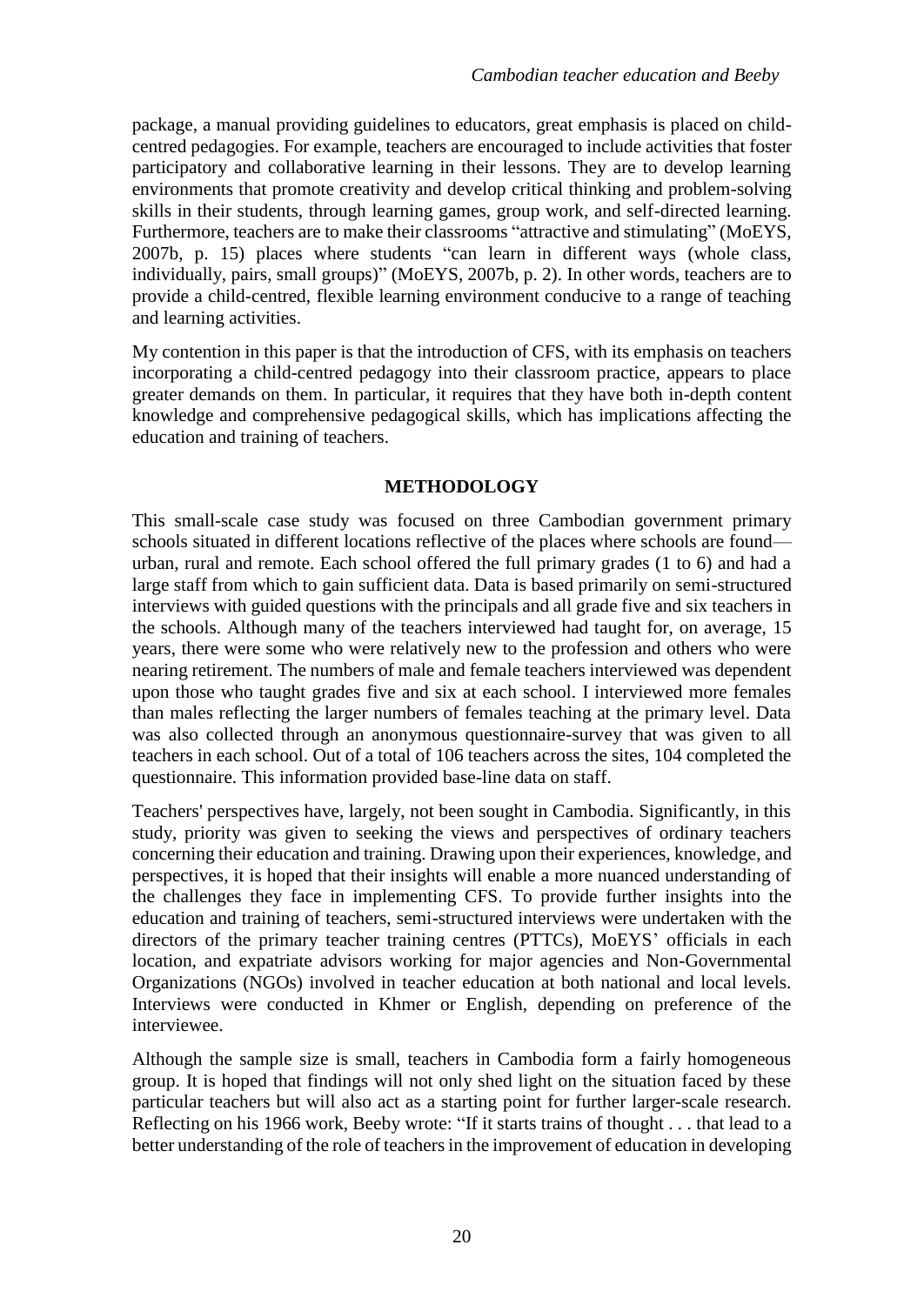countries, it will, with all its flaws, have served a useful purpose" (1980, p. 472). Beeby's Stages provides a useful tool to compare the current education levels and pedagogical training of the teachers in this case study with what is being asked of them by the MoEYS. Using Beeby's Stages as a framework will, it is hoped, provide insights into the extent to which the teachers in this study are equipped to implement a child-centred pedagogy as outlined in the MoEYS' CFS policy.

## **FINDINGS AND DISCUSSION**

#### **Teacher education**

The current entry qualification to train as a primary school teacher in Cambodia is a grade 12 certificate. Candidates are also required to pass an entrance examination. The following table provides data on the education level of teachers in this study.

| Ages      | <b>Lower-secondary education</b> | Upper-secondary education |
|-----------|----------------------------------|---------------------------|
| $20-29$   | 0%                               | 1.8%                      |
| $30 - 39$ | $6.7\%$                          | 37.4%                     |
| 40-49     | 42.9%                            | 49.1%                     |
| $50+$     | 50.4%                            | 11.7%                     |

**Table 1: Education level of surveyed teachers**

Comparing the level of education of the teachers in this study against Beeby's stages, it would suggest that the majority would fit into Stage III––those with a secondary school education. However, although those who entered the profession more recently have completed a grade 12 certificate and four respondents, out of 104, held a university degree, what stands out from this data is the high number of teachers in the 50+ age bracket with only a lower-secondary education (grade 9). Even those in the 40-49 age bracket with a grade 9 education remain quite high. Comparing these figures to national data (MoEYS, 2016) indicates that the education level of the teaching force is improving. Of a total teaching force of 90,345 teachers (teaching pre-school to secondary school) 50,381 have a grade 12 certificate, 16,405 are graduates and 970 have a post graduate degree. However, there remain significant numbers with only lower-secondary schooling, 20,948, and 1,641 still only have a primary level of education.

One reason for this was explained by a director from a Provincial Teacher Training Centre where primary school teachers are trained. With few upper-secondary schools in remote locations, many students dropped out of school after grade 9. Generally, students from urban areas entered the PTTCs. Once they had graduated, many were posted to schools with teacher shortages, often in rural and remote locations. Far from family, they did not want to remain there. It was decided that if students with a grade 9 who came from remote areas were allowed to be trained, they would return to their local communities to teach and would remain there. Although this dual entry system, which has operated since the 2007/08 academic year, helps to explain the numbers of teachers with a grade 9 certificate in remote areas, it does not fully explain the whole picture.

Setting this data in the context of Cambodia's recent turbulent history, the reason why many older teachers only have a lower-secondary education becomes clearer. Those teachers born before 1970 had their education disrupted, some more than others, because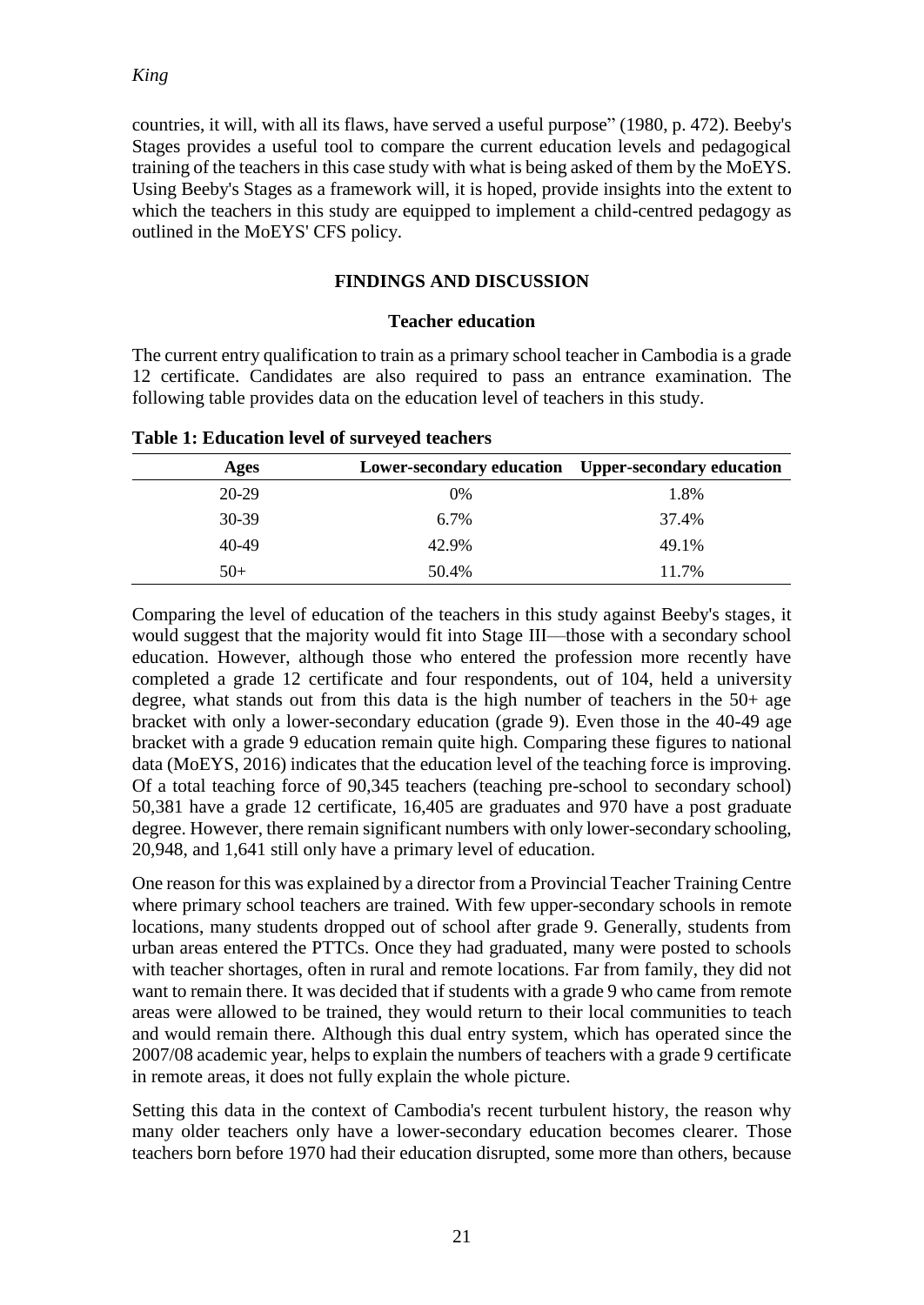of civil war (1970-1974) and the KR regime (1975-1979). Indeed, one of the most defining aspects of the KR regime was its systematic persecution of those marked as educated, particularly educators from all levels of the system. It is estimated that 75% of teachers had died or had fled the country during those years (Ministry of Education, 1983). With the collapse of the KR regime, a major strategy was to establish schools as quickly as possible and recruit, what a later report termed, "the emergency-recruited teaching force" (MoEYS, 1997). Post-1979, many primary school teachers had only received a primary or, at most, lower-secondary education. Indeed, a study conducted over a decade later (Shardlow, 1993) found the majority of primary school teachers in that dataset required assistance with most aspects of the curriculum and whose educational characteristics reflected those in Beeby's Stage II.

Although the education level of Cambodia's primary school teachers has improved considerably since the 1990s, many teachers in this study indicated they needed to improve their subject knowledge. Statements such as, "I need to increase my knowledge to teach my students effectively" (Teacher-C1), were common. Commenting on current teachers' subject knowledge, an advisor working in teacher education observed:

Content knowledge in certain subjects remains very poor. I believe not enough emphasis is placed on that by many donors. A lot of programmes are concerned with the methodology and not the content (Advisor-A).

A teacher, made the pertinent observation that, "in teaching primary students there are many challenges because the teacher must have knowledge in many areas" (Teacher-A7). Indeed, a substantial number of teachers shared how they wanted to increase their subject knowledge. However, of the four curriculum content areas in the primary curriculum: Khmer, Mathematics, Social Science and Science, it was in the latter two subjects where many teachers spoke of their need for in-depth content knowledge. For example, "In social studies I neither have the knowledge nor skills to teach this well" (Teacher-C7), and "In Science, my knowledge is weak, and I need further training from a teacher who really understands science and how to teach this subject" (Teacher-A8). An advisor observed:

Those teaching science, have limited knowledge and weak reasoning skills, which leads to dependence on teacher books and teaching that relies on rote learning. There is little scope for students to think; instead they simply find answers in their textbooks (Advisor-B).

Indeed, teachers spoke about their reliance on teacher books that provided content knowledge and examples of how to teach a given topic in their lesson preparation. It is suggested that this dependence on these books was indicative of their lack of confidence in their subject knowledge. The overwhelming message from teachers in this study, regardless of their education level, was their acknowledgment that, in a number of areas of the curriculum, they lacked the requisite content knowledge to teach their students effectively.

To teach using a child-centred pedagogy, advocated in CFS policy, requires teachers who, it is argued, are characterized as having in-depth content knowledge reflective of teachers in Beeby's Stage IV. An interviewee posited: "Teacher knowledge is very important as those with deeper subject and pedagogical knowledge are more likely to be innovators" (Advisor-F). Elaborating on this, another advisor observed: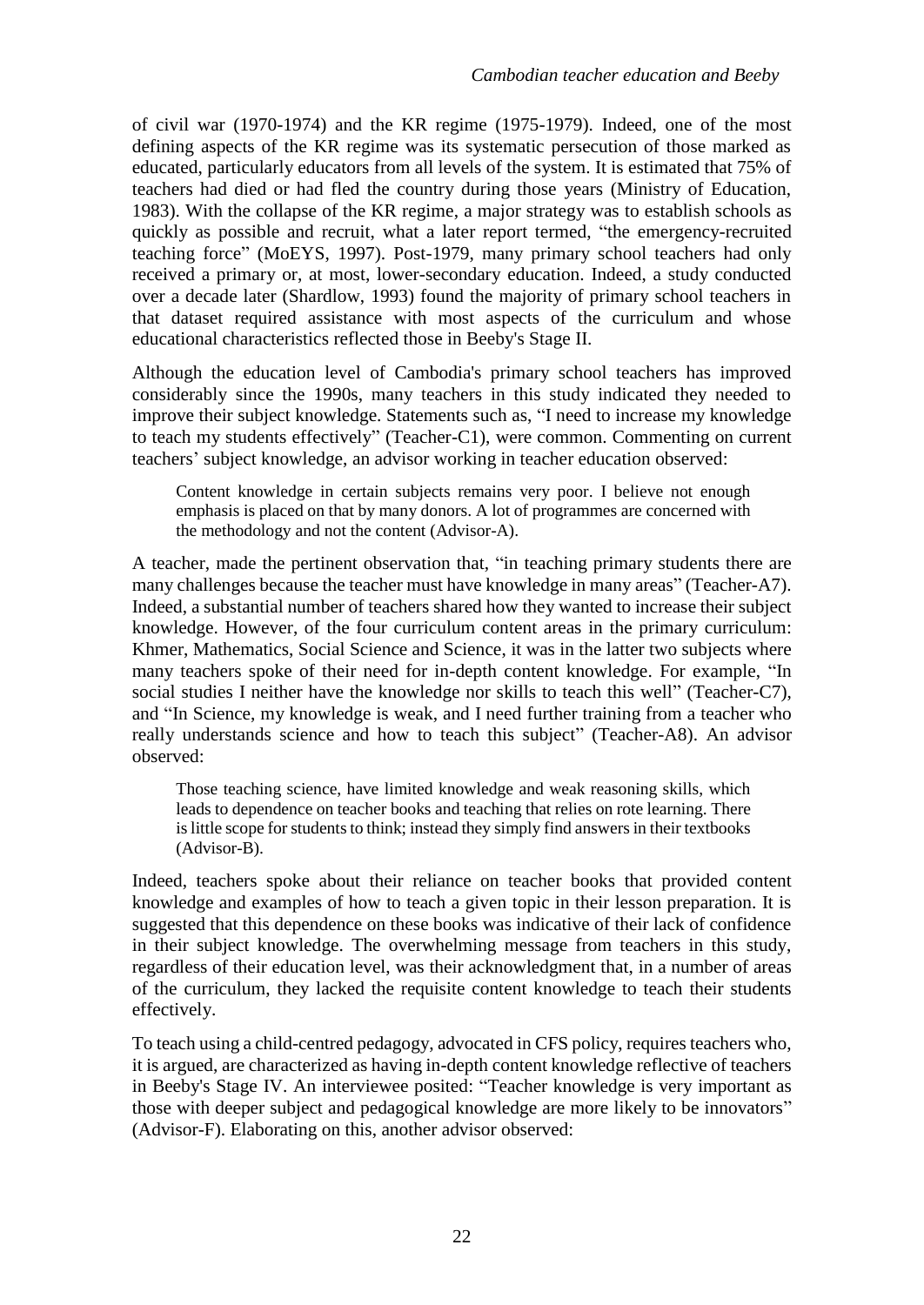Before you can take the step to child-centred approaches you need to master the content. A teacher who is not confident with their own content knowledge will never teach in a child-centred way because they will be afraid of losing face when their students ask questions or when an experiment fails and they cannot explain why (Advisor-A).

## **Pedagogical training**

The second component of Beeby's analysis focused on the type and amount of pre-service training that teachers received. Since the 1980s, the primary pre-service course has been transformed from ad-hoc training delivered during school vacations to a full-time twoyear programme. As Tan and Ng (2012, p. 128) state: "Cambodian teachers today are better qualified and trained, having learnt about new knowledge, theories and skills." The following table provides data on the pedagogical training of teachers in this study.

| $\frac{1}{2}$ and $\frac{1}{2}$ . The case of the contract of the contract of the contract of the contract of the contract of the contract of the contract of the contract of the contract of the contract of the contract of the con |           |           |  |  |
|---------------------------------------------------------------------------------------------------------------------------------------------------------------------------------------------------------------------------------------|-----------|-----------|--|--|
| <b>Pedagogical Training</b>                                                                                                                                                                                                           | Age 20-39 | Age $40+$ |  |  |
| 1 year or less                                                                                                                                                                                                                        | 2.6%      | 97.4%     |  |  |
| 2 years of more                                                                                                                                                                                                                       | 55.9%     | 44.1%     |  |  |

**Table 2: Pedagogical training of surveyed teachers**

While all the teachers in the study had received some form of pedagogical training, there was an age divide with younger teachers receiving two years of pedagogical training and most older teachers receiving one year or less. How does this data compare with national statistics? MoEYS data (MoEYS, 2016), indicates that only 943 teachers out of 90,345 had no pedagogical training—some 0.01%. In other words, most teachers, at all levels of the system, have undergone some form of pedagogical training.

Although data from this study reflects national statistics, interviews with older teachers provided further insight into their training. After the collapse of the KR regime, providing a full-time training course prior to actual classroom teaching was out of the question as this would have exacerbated teacher shortages. A series of ad-hoc training programmes were developed to provide pedagogical training during vacations. A principal, who trained immediately after the collapse of the KR regime shared: "The government set up training courses to increase our skills. I received very little training, only studying for two months during the vacations" (Principal-B). This story was reiterated by many older teachers. One explained, "I attended a three-month course, a fifteen-day course, and a two-month course over a period of a few years. My training was done bit by bit" (Teacher-B3), while another shared, "I began my pedagogical training in 1982. It lasted for nine months" (Teacher-A2).

The current pre-service curriculum is planned by the central MoEYS and disseminated to the PTTCs. Four components make up this curriculum:

Training on Professional Skills: allocated 525 hours. This covers: psychology, general pedagogy, CFS, school readiness programme, inclusive education, multigrade, academic administration, professional ethics, civilisation, environment, gender awareness, library, and human rights.

Strengthening Basic Knowledge: allocated 425 hours it is designed to develop students' content knowledge in Khmer, Mathematics, Foreign language and ICT.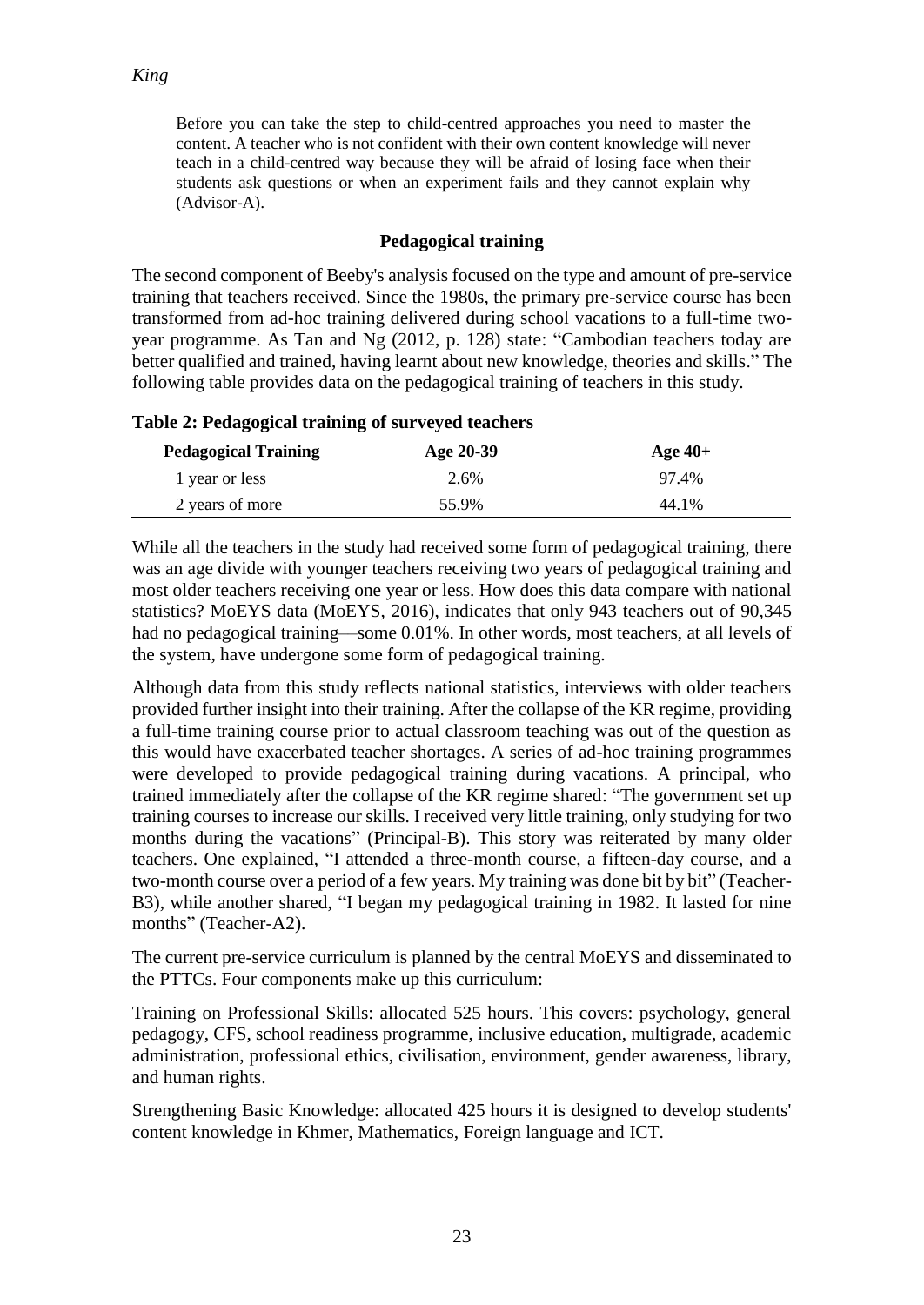Strengthening of Primary Knowledge and Methodology: allocated 1,209 hours and focuses on all the areas taught in the primary curriculum and how to teach them.

The practicum takes 552 hours and takes place for six weeks in year one and eight weeks in year two. (data - PTTC Directors)

Interestingly, there appears little time allocated to assessment practices. Given that training in the use of summative and formative assessments is considered vital for effective child-centred approaches (Harber & Davies, 2006), this has implications for the successful implementation of CFS. The MoEYS, recognizing that, for student teachers to gain in-depth understanding and more experience in each component of the pre-service programme, is seeking to introduce a four-year pre-service course from 2020 (MoEYS, 2014). That may mean giving greater time to teaching important areas such as assessment practices.

Learning about child-friendly schools is allocated 51 hours in the current pre-service programme. While all PTTCs have adopted the CFS concept, a recent study of teacher training centres in Cambodia found that many practices reinforced teacher-centred approaches to teaching and learning (Tandon & Fukao, 2015). In interviews with PTTC directors, for this study, the extent to which student teachers were exposed to childcentred practices at their PTTCs or able to use this approach on practicum was not uniform. Only one PTTC director shared how student teachers were given opportunities to incorporate child-centred approaches while on practicum at the practice school attached to the PTTC and at a local school sympathetic to this approach. Interestingly, this director shared how their teacher educators had benefitted from ongoing support from an NGO in training them to use child-centred approaches including how to model them to their student teachers.

Moreover, the CFS concept is a relatively new addition to the pre-service curriculum and, for older teachers, remains a foreign concept. This is compounded with teachers teaching to a changed curriculum with accompanying new textbooks and teacher books that incorporate CFS' child-centred approach to teaching and learning. As an experienced teacher explained: "the new textbooks given by the ministry focus on child-centred learning." The teacher candidly added: "I have difficulty in teaching this and I know others do as well" (Teacher-C2). A reason why teachers in this study found difficulty in implementing the new curriculum with its child-centred pedagogy was provided by an advisor:

At the national level they will tell you this is what the new curriculum should look like, yet, when you ask teachers they say they have not received any training to teach the new curriculum. (Advisor-D)

Indeed, this need for further professional development (PD) training was articulated by teachers at each of the schools. In the survey data, teachers were asked to indicate those areas they considered PD input was necessary (Table 3). Respondents could select multiple needs.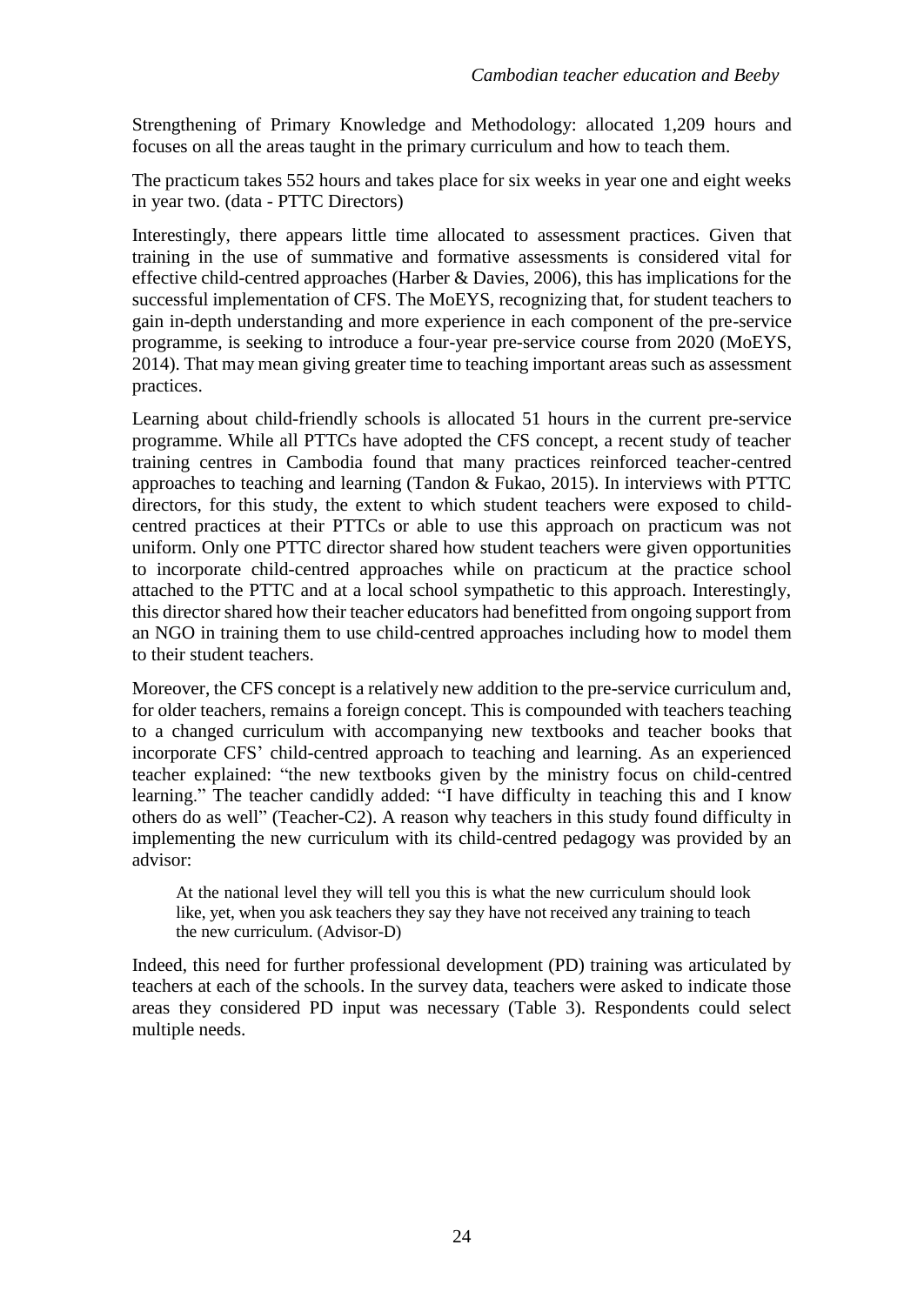| AGE                                    | <b>Classroom</b><br>management | <b>Preparation of</b><br>lesson<br>materials/plans | Use of<br>group<br>work in<br>class | Child-<br>centred<br>pedagogy |
|----------------------------------------|--------------------------------|----------------------------------------------------|-------------------------------------|-------------------------------|
| 20-39                                  | 51.3%                          | 48.7%                                              | 48.7%                               | 97.4%                         |
| $40+$                                  | 65.5%                          | 60.0%                                              | 61.8%                               | 94.5%                         |
| <b>EDUCATION</b>                       |                                |                                                    |                                     |                               |
| Lower-secondary                        | 56.7%                          | 50.0%                                              | 53.3%                               | 96.7%                         |
| Upper-secondary or<br>higher education | 60.9%                          | 57.8%                                              | 57.8%                               | 95.3%                         |
| <b>TRAINING</b>                        |                                |                                                    |                                     |                               |
| 1 year or less                         | 58.5%                          | 56.1%                                              | 56.1%                               | 95.1%                         |
| 2 years or more                        | 61.5%                          | 55.8%                                              | 57.7%                               | 96.2%                         |

**Table 3: Professional development needs of teachers by age, education & training**

What is apparent from this data is that higher proportions of teachers in the 40+ age group identified the need for further PD training in classroom management, preparation of lesson materials/plans and in the use of group work, as opposed to those in the 20-39 age group who did request further training but not in such large proportions. Teachers with upper-secondary or higher education were also slightly more likely to identify these needs than teachers with lower-secondary education only. Years of training did not seem to impact on the needs they identified. One of the reasons for this may be that younger teachers have benefitted from comparatively recent changes to the pre-service curriculum that has incorporated a range of new topics such as group work.

However, what was striking from the data was that, regardless of age, training, or education level, most teachers from each of the three schools perceived a need for training in child-centred approaches, which requires very different skills than in a traditional teacher-centred pedagogy. Furthermore, what was marked in interviews with teachers was their uncertainty in how to teach using a child-centred approach as the following comments suggest: "I want to learn more about the new teaching methodology" (Teacher-A4); "I lack the knowledge and skills needed to teach using a child-centred pedagogy" (Teacher-B7); "What I need most is further training in the new pedagogy" (Teacher-C8).

What this suggests is that most teachers in this study had received little or no training in the use of child-centred pedagogies in their pre-service course. It also implies that whether any of the teachers had received PD training in this approach or not, they recognized the need for further training. This raises the question as to both the quantity and quality of PD that they had received, given that child-centred learning is ministry policy. Shedding some light on this, a senior official remarked:

The notion of teacher PD is not quite on the radar, even though it is being discussed by the Ministry and its development partners; the Ministry's focus remains preservice training. (MO-E).

While focusing on pre-service training is necessary, it neither addresses the needs of practising teachers, like those in this study, nor equips them to implement child-centred approaches in their classrooms. As a teacher articulated: "I lack experience in using child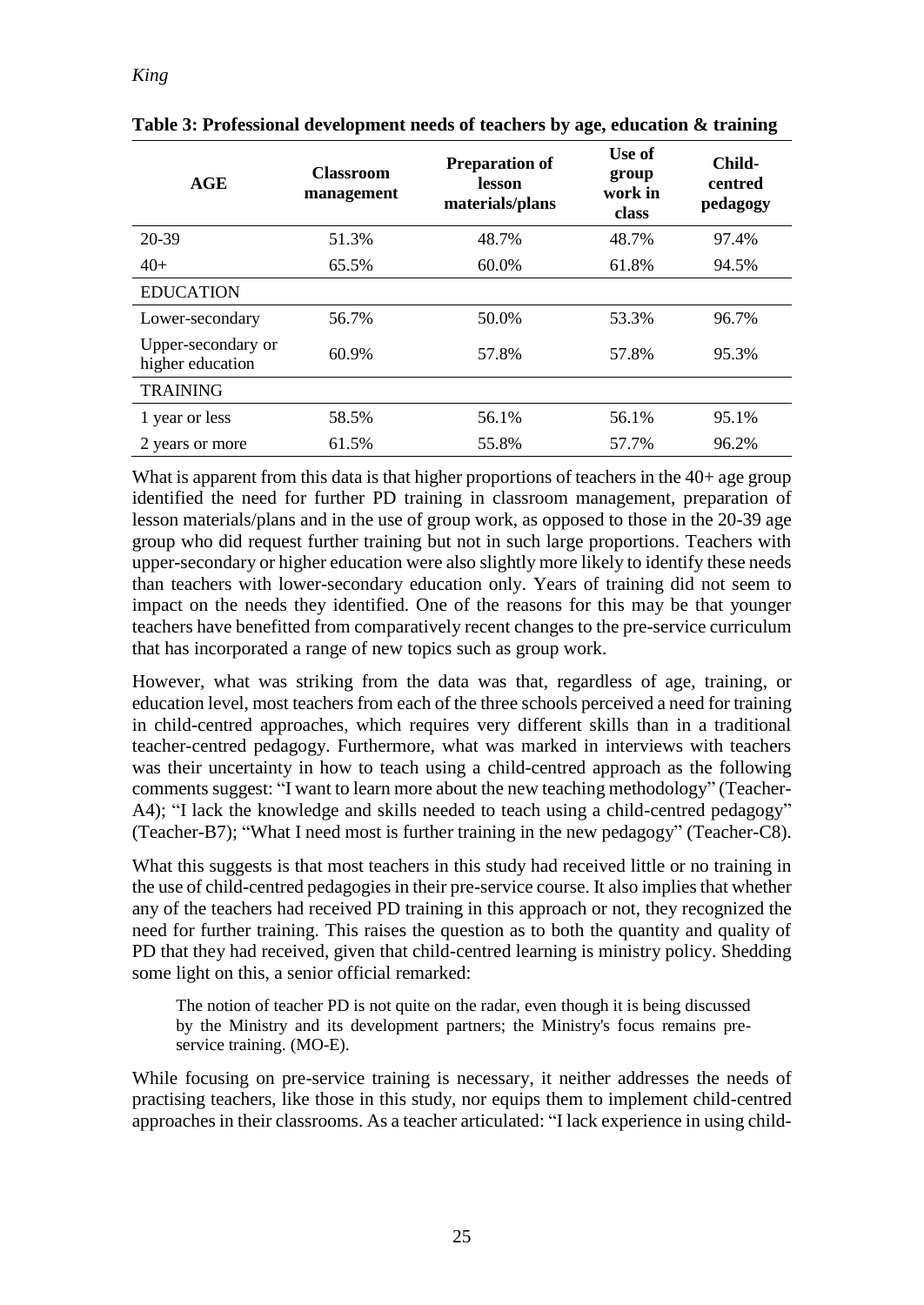centred approaches and there is no-one able to provide the support and follow-up needed" (Teacher-A7). This point was reiterated by an advisor:

Teachers need on the job support and someone to give them the confidence that they can implement policy changes. Providing more training is not the answer when it is not linked to ongoing school-based support to effectively implement policy at the classroom level. (Advisor-C)

Indeed, Beeby (1980, p. 466) posited that "[w]ithout continuing support and encouragement, the average teacher has a remarkable capacity for reverting to old practices under a new name." This point was illustrated by a teacher who openly shared how she resolved the issue of her lack of understanding in the use of child-centred pedagogies "by using the previous [teacher-centred] pedagogy and applying it to the new curriculum" (Teacher-A1).

What became apparent in information gathered from the survey and in interviews was teachers' perception that to effectively incorporate CFS' child-centred approach into their classroom practice, they needed to expand both their content knowledge and their pedagogical skills. Indeed, the overwhelming message from teachers in this dataset was their awareness of being unprepared to teach using a child-centred pedagogy.

# **CONCLUSION**

Central to the introduction of any pedagogical innovation is that responsibility for its implementation rests with teachers. The introduction of the MoEYS' CFS policy and its child-centred pedagogy embedded in the new curriculum is no different. Using Beeby's Stages to frame this small-scale case study it became clear when mapping the teachers in each of the schools how closely they resembled teachers in Beeby's Stage III; teachers who had a secondary education and had received pre-service training. Also, this study highlighted that there remained teachers with only a lower-secondary education and the most basic of pedagogic training, whereas to effectively teach using a child-centred pedagogy requires teachers who have depth of content knowledge and comprehensive pedagogic training; resembling those in Beeby's Stage IV.

The key question to ask is whether the MoEYS, in asking teachers to implement a childcentred pedagogy in their classrooms, is placing unrealistic demands on them, given their levels of education and training. Indeed, interview and survey data would appear to show that, for teachers in this dataset, their content knowledge when faced with new subject material in the new curriculum was limited and their pedagogical training left them unprepared to use child-centred approaches in their classrooms.

If the child-centred pedagogy favoured by the MoEYS and envisaged in CFS policy, and embedded within the new curriculum, is to become widespread practice in the nation's classrooms, then serious attention must be paid to developing not only the pedagogical skills but also the content knowledge of teachers. This not only calls for the further development of the pre-service training course but also quality ongoing PD for all teachers to develop their requisite knowledge and pedagogical skills to effectively implement CFS. However, to do this effectively, this study suggests that incorporating the insights of teachers into future training programmes is crucial. Indeed, the importance of taking into consideration teachers' voices is highlighted in the literature (UNESCO, 2015b). In the Cambodian context, the potential role of the Cambodian Independent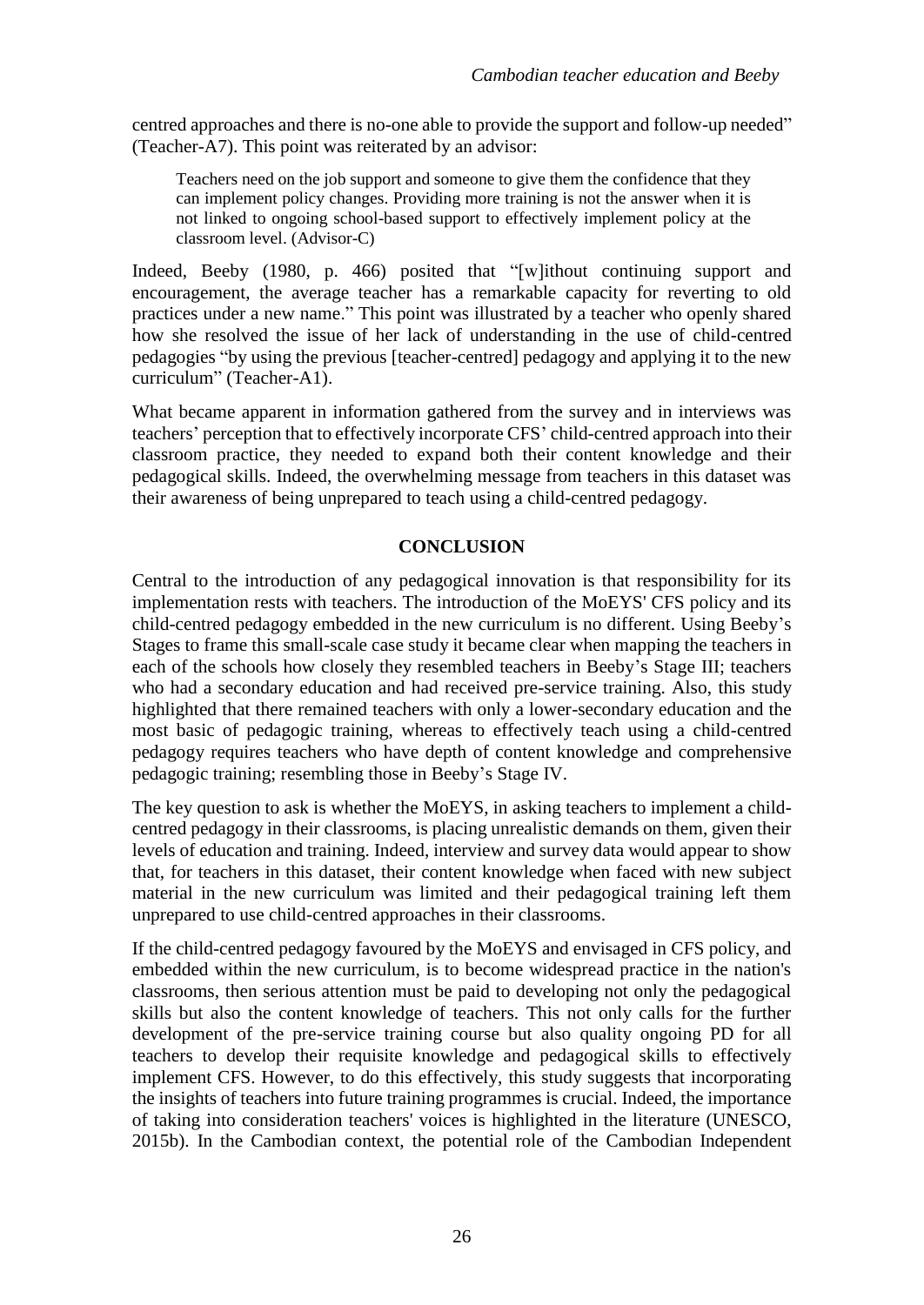## *King*

Teachers Association (CITA), acting within the national education civil society organization, the National Education Partnership (NEP), may be a way to do this.

### **REFERENCES**

- Ball, S. (1998). Big policies/small world: An introduction to international perspectives in education policy. *Comparative Education*, *34*(2), 119–130.
- Beeby, C. E. (1966). The quality of education in developing countries. Cambridge, Massachusetts: Harvard University Press.
- Beeby, C. E. (1980). The thesis of stages fourteen years later. *International Review of Education*, *26*(4), 451–474.
- Chetty, R., Friedman, J. N., & Rockoff, J. E. (2011). The long-term impacts of teachers: teacher value-added and student outcomes in adulthood. (NBER Working paper Series 17699). Cambridge, Massachusetts: National Bureau of Economic Research.
- Crossley, M. (2010). Context matters in educational research and international development: Learning from the small states experience. *Prospects*, *40*, 421–429.
- Darling-Hammond, L., & Lieberman, A. (Eds.). (2012). *Teacher education around the world: Changing policies and practices.* Milton Park, Abingdon, Oxon; New York: Routledge.
- Darling-Hammond, L., Holtzman, D. J., Gatlin, S. J., & Heilig, J. V. (2005). Does teacher preparation matter? Evidence about teacher certification, Teach for America, and teacher effectiveness. *Education Policy Analysis*, *13*(42), 1–51.
- Dewey, J. (1996). *The collected works of John Dewey, 1882-1953* [Electronic version].
- Fosnot, C. T. (2005). *Constructivism: Theory, perspectives and practice* (2nd ed.). New York: Teachers College Press, Columbia University.
- Guthrie, G. (1980). Stages of educational development? Beeby revisited. *International Review of Education*, *26*(4), 411–438.
- Guthrie, G. (2011). *The progressive education fallacy in developing countries: In favour of formalism.* New York, Dordrecht, Heidelberg, London: Springer.
- Harber, C., & Davies, L. (2006). *School management and effectiveness in developing countries: The post-bureaucratic school*. A&C Black.
- Hattie, J. (2009). *Visible learning: A synthesis of over 800 meta-analyses relating to achievement*. Oxford: Routledge.
- Hayes, D. (2013). *Foundations of primary teaching*. London & New York: Routledge.
- JICA. (2012). *Cambodia science teacher education project (Stepsam 2): Project completion report.* Padeco Co., Ltd. Hiroshima University (Sourced from the JICA library, Phnom Penh).
- Joyce, B., Calhoun*, E., & Hopkins, D. (2010). Models of learning: Tools for teaching* (3rd ed.). Maidenhead, England: McGraw Hill Open Universithy Press.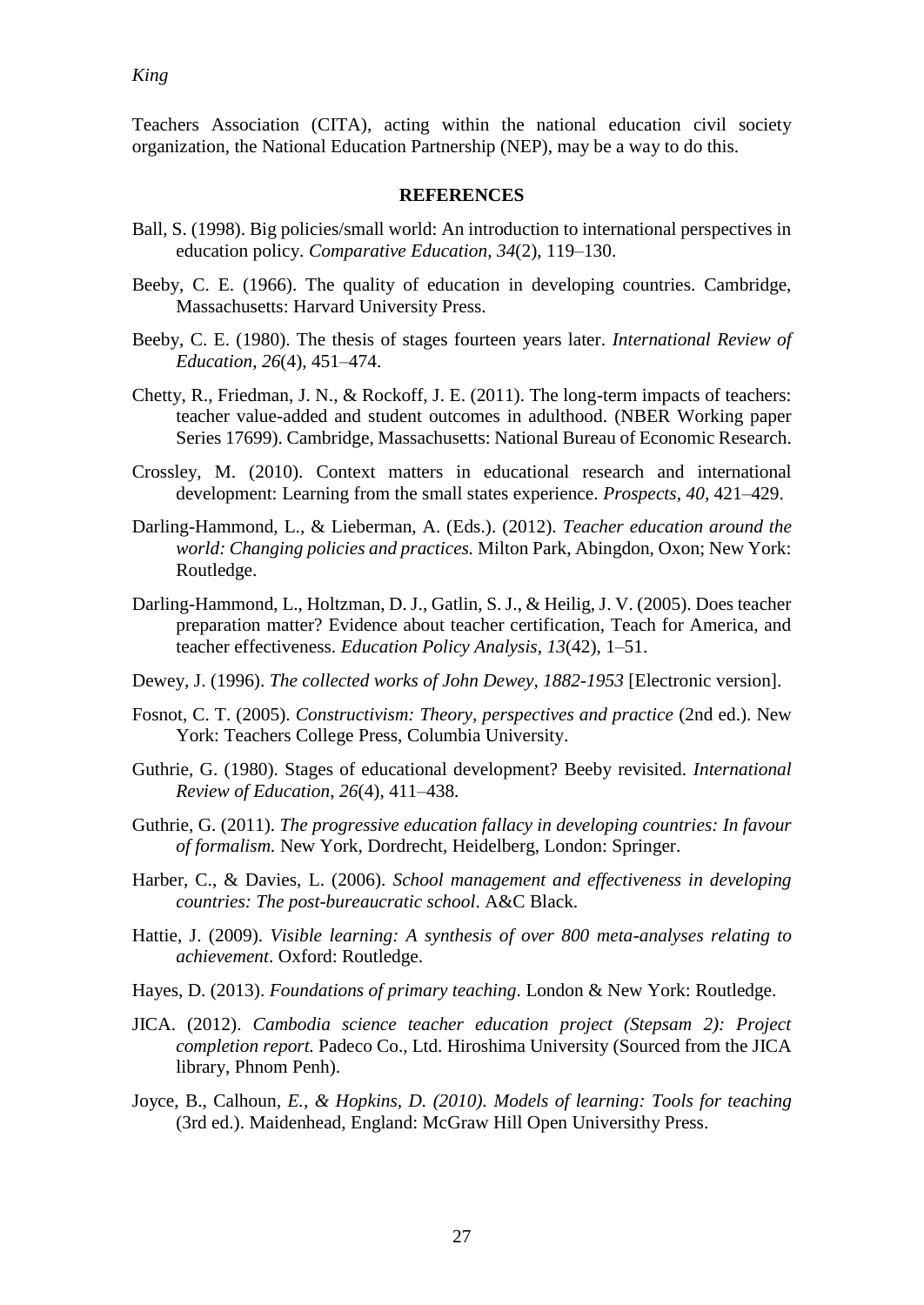- Luschei, T. F., & Chudgar, A. (2011). Teachers, student achievement and national income. *Prospects, 41*, 507–533.
- Marzano, R. J., Marzano, J. S., & Pickering, D. (2003). *Classroom management that works: Research-based strategies for every teacher.* Alexandria, VA: Association for Supervision and Curriculum Develoment.
- Ministry of Education. (1983*). Education in the People's Republic of Kampuchea*. Phnom Penh.
- MoEYS. (1997). *Strategic Plan: Teaching services development 1997-2002*.
- MoEYS. (2007a). *Child Friendly Schools policy.*
- MoEYS. (2007b). *Child Friendly Schools programme. Dimension 2: Effective teaching and learning: Student-centred approach. Teacher logbook.*
- MoEYS. (2014). *Education Strategic Plan 2014-2018.*
- MoEYS. (2016). *Education Statistics snd Indicators*. Department of Education Management Information System (DoEMIS).
- Piaget, J. (1952). *The origins of intelligence in the child* (Margaret Cook, Trans.). New York: W W Norton & Co.
- Sahlberg, P. (2011). *Finnish lessons: What can the world learn from educational change in Finland?* New York: Teachers College, Columbia University.
- Schultz, T. W. (1961). Investment in human capital. *The American Economic Review*, *1*(2), 1-17.
- Schwarts, S., & Pollishuke, M. (1991). *Creating the child-centred classroom*. Katonah, New York: Richard C. Owen Publishers, Inc.
- Schweisfurth, M. (2013). *Learner-centred education in international perspective: Whose pedagogy for whose development?* Abingdon, Oxon & New York: Routledge.
- Shardlow, V. (1993). *Survey of primary school teachers competencies.* Phnom Penh: Ministry of Education, Cambodia and Save the Children Fund, Australia.
- Shulman, L. S. (1987). Knowledge and teaching: Foundations of the new reform. *Harvard Educational Review*, *57*(1), 1–22.
- Steiner-Khamsi, G., & Waldow, F. (. (2012). *World yearbook of education 2012: Policy borrowing and lending in education*. Routledge.
- Tan, C., & Ng, P. (2012). A critical reflection of teacher professionalism in Cambodia. *Asian Education and Development Studies*, *1*(2), 124–138.
- Tandon, P., & Fukao, T. (2015). *Educating the next generation: Improving teacher quality in Cambodia.* World Bank Publications.
- UNESCO. (2014a). *EFA Global Monitoring Report 2013/14: Teaching and learning: Achieving quality for all*. Paris: UNESCO.
- UNESCO. (2014b). *UNESCO Education Strategy 2014-2021*. Paris: UNESCO.